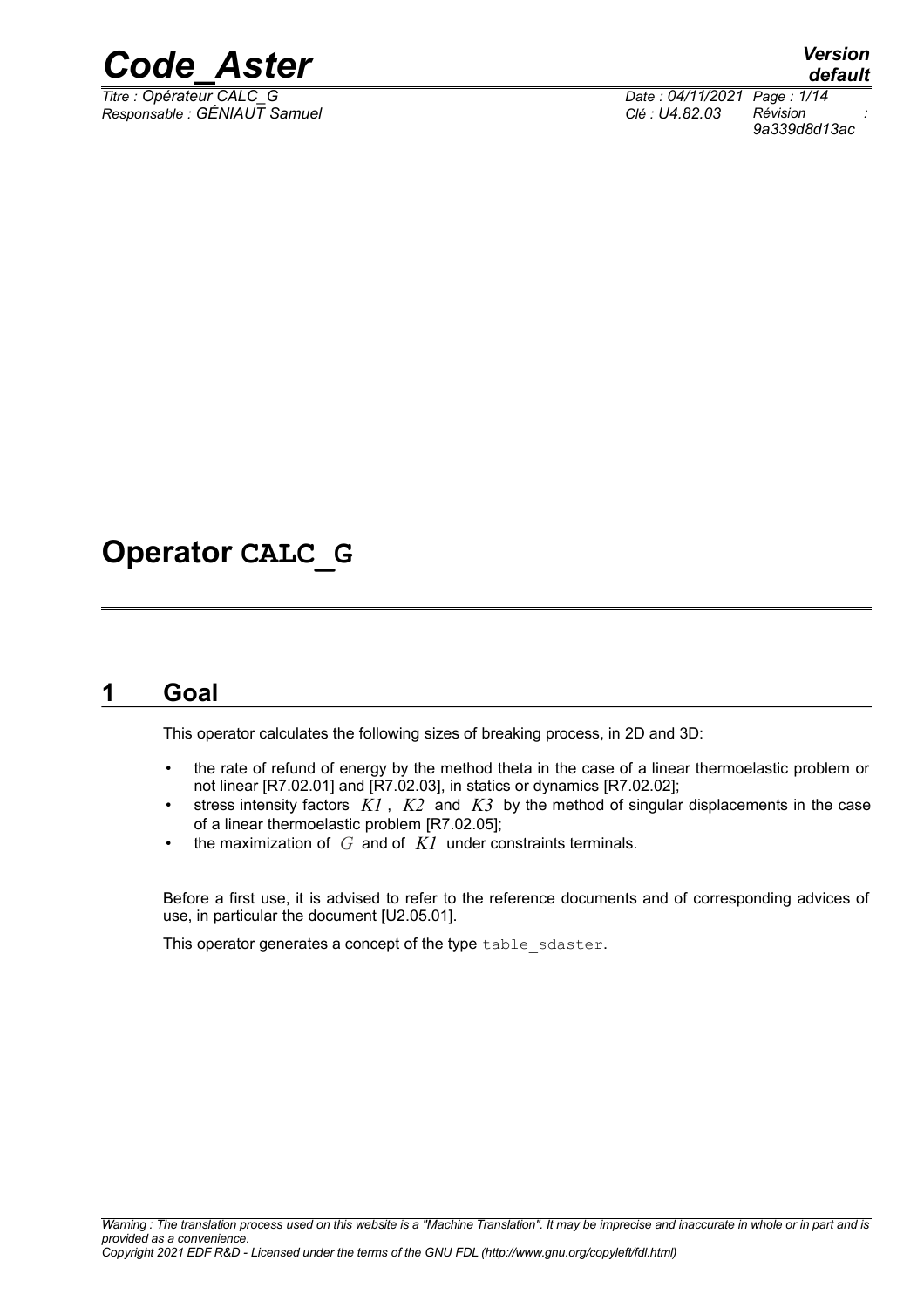$\overline{\text{Titre : Opérateur CALC_G}}$ *Responsable : GÉNIAUT Samuel Clé : U4.82.03 Révision :*

*default*

*9a339d8d13ac*

## **2 Syntax**

[table\_sdaster] = CALC\_G **(** # Recovery of the result of mechanical calculation ♦ RESULT = resu, / [evol\_elas] / [evol\_noli] / [dyna\_trans] / [mode\_meca] # If RESULT of the evol elas type, evol noli or dyna trans ◊ / TOUT\_ORDRE = 'YES', [DEFECT] / NUME ORDRE = 1 ordre, [1 I]  $\overline{A}$  LIST ORDRE = read , [listis]  $/$  INST =  $l\_inst$ ,  $[1_R]$ / LIST INST = l reel, [listr8] ◊ CRITERION = / 'RELATIVE', [DEFECT] ◊ PRECISION = / prec, [R] / 1.E-6 , [DEFECT] / 'ABSOLUTE',  $\triangleleft$  PRECISION = prec,  $[R]$ # If RESULT of the mode\_meca type  $\begin{array}{ccc} \Diamond & / & \text{TOUT}\ \text{MODE} & = & \text{YES'}\,, & \text{[DEFECT]}\ \end{array}$  $=$  lordre,  $[1_I]$ / LIST MODE = read , [listis]  $/$  FREQ =  $l\_inst$ ,  $[1_R]$  $\overline{V}$  LIST FREQ = l<sup>-</sup>reel, [listr8] ◊ CRITERION = / 'RELATIVE', [DEFECT]  $\Diamond$  PRECISION = / prec, [R]  $/ 1.E-6$ , [DEFECT] / 'ABSOLUTE',  $\triangleleft$  PRECISION = prec, [R] # Option requested  $OPTION = | 'G',$ | 'G\_EPSI',  $| N_{\rm K}$ , ◊ TITLE = title, [l\_Kn] # Creation of the field theta  $\triangle$  THETA =\_F (  $\triangle$  /  $\triangle$  FISSURE = FF, [fond fissRUE] ◊ / CHAM\_THETA = chamno, [cham\_no\_sdaster]  $\sqrt{ }$  / R INF = R, [R] /  $R\_INF\_FO = rz$ , [function]  $\sqrt{ }$  / R SUP = R, [R] / R\_SUP\_FO = rz, [function] ◊ / DISCRETIZATION = / 'LINEAR', [DEFECT]  $\Diamond$  NB POINT FOND = N, [I] / 'LEGENDRE',  $\Diamond$  DEGREE =  $/5$ , [DEFECT]

*Warning : The translation process used on this website is a "Machine Translation". It may be imprecise and inaccurate in whole or in part and is provided as a convenience.*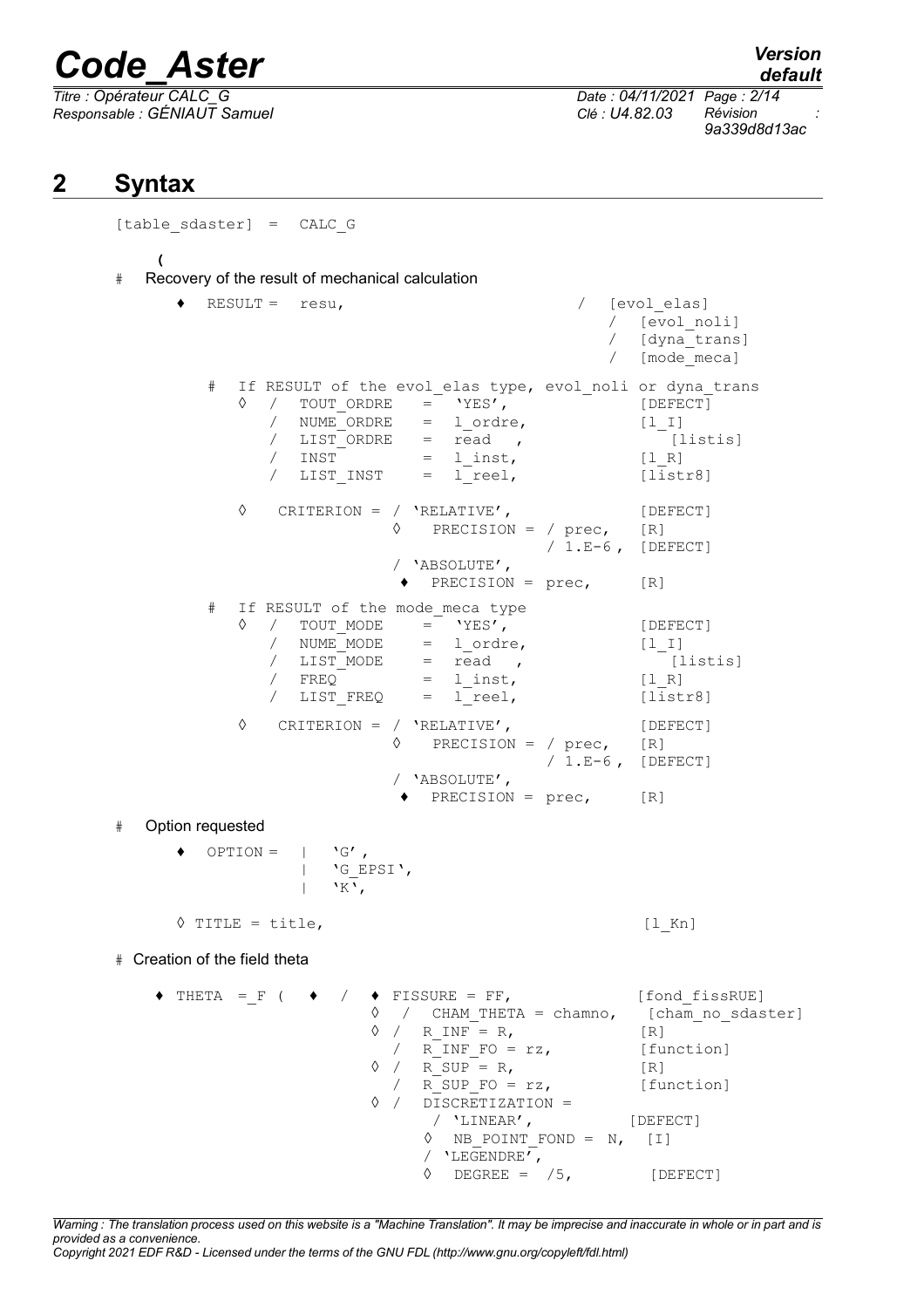*default*

*Code\_Aster Version Titre : Opérateur CALC\_G Date : 04/11/2021 Page : 3/14 Responsable : GÉNIAUT Samuel Clé : U4.82.03 Révision : 9a339d8d13ac*

 $/ 0, 1, 2, 3, 4, 6, 7,$ 

 $\,$ ,  $\,$ 

# Loading # If RESULT of the dyna trans type or mode meca  $\sqrt[3]{}$  EXCIT =  $F(\sqrt[3]{})$  LOAD = load , [charmeca] [char cine meca] ◊ FONC\_MULT = fmult, [function] [formula] ), # End if # State Initial # if the law of behavior of mechanical calculation is 'ELAS' ◊ ETAT\_INIT =\_F (SIGM = siefelga, [cham\_elem, cham\_no] ), # Impression of information

 $\Diamond$  INFORMATION =  $/$  1 ,  $\begin{array}{cc} \sqrt{2} & 2 \end{array}$ **)**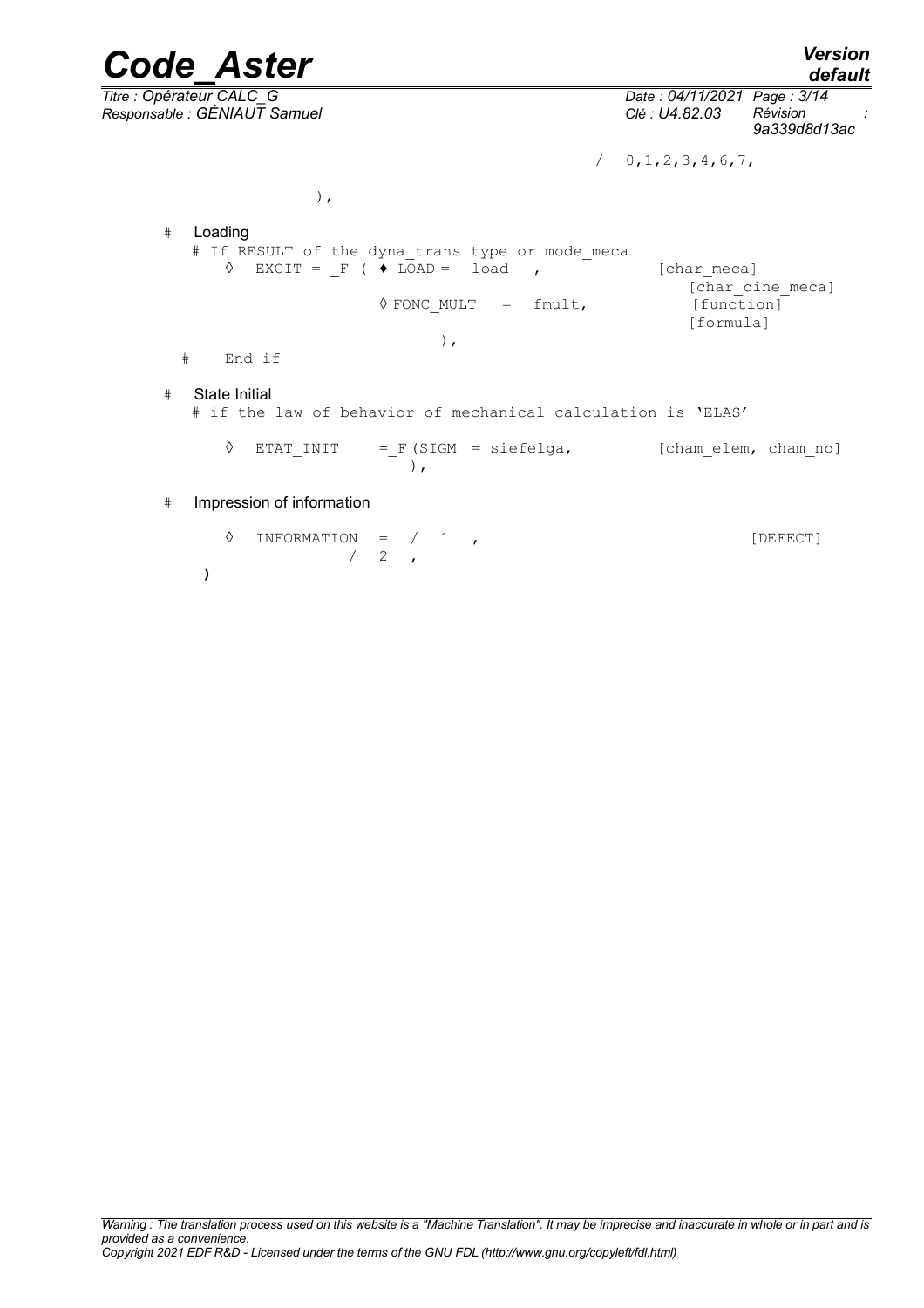*Responsable : GÉNIAUT Samuel Clé : U4.82.03 Révision :*

*Titre : Opérateur CALC\_G Date : 04/11/2021 Page : 4/14 9a339d8d13ac*

## **3 Operands**

### **3.1 Operand RESULT**

### $RESULT =$  resu

Name of a concept result of the type evol elas, evol noli, dyna trans or mode meca. This operand makes it possible to recover the field of displacement (and speed and of acceleration for a calculation in dynamics).

The material model and field, necessary to calculation, are also extracted from the structure of data result. The possible options of calculation for each type of modeling are recalled in the table below.

|                                                      | Calculation of $G$                                                           | Calculation of $K$ |  |  |
|------------------------------------------------------|------------------------------------------------------------------------------|--------------------|--|--|
| D PLAN/C PLAN,<br>D PLAN INCO UPG,<br>D PLAN INCO UP | CALC G (OPTION $\zeta'$ ) CALC G (OPTION $\zeta'$ )                          |                    |  |  |
| AXIS INCO UP                                         | AXIS, AXIS INCO UPG, CALC G (OPTION $\Gamma$ G') CALC G (OPTION $\Gamma$ K') |                    |  |  |
| 3D,<br>3D INCO UPG,<br>INCO UP<br>3D                 | CALC G (OPTION $\check{G}'$ ) CALC G (OPTION $\check{K}'$ )                  |                    |  |  |

### **Table 3.1: Availability, by modeling, of the options of calculation.**

### **Remarks on the properties materials:**

Characteristics of material, recovered in the structure of data  $resu$ , are the following ones:

- Young modulus E,
- Poisson's ratio NAKED.
- thermal dilation coefficient ALPHA (for a thermomechanical problem),
- elastic limit SY (for a nonlinear elastic problem),

slope of the traction diagram  $D$  SIGM EPSI (for a nonlinear elastic problem with linear isotropic work hardening).

For calculation DU rate of restitution of energy, these characteristics can depend on the geometry (option 'G') and of the temperature (option 'G'). They must be independent of the temperature for the calculation of the stress intensity factors (option 'K').

Characteristics  $SY$  and  $D$  SIGM EPSI are treated only for one nonlinear elastic problem with work hardening of Von Mises. The calculation of the coefficients of intensity of constraints is treated only in linear elasticity.

### **Note:**

*For the calculation of the stress intensity factors (option 'K' ), the characteristics must be defined on all materials, including on the elements of edge, because of method of calculating [R7.02.05]. To ensure itself so it is advised to do one AFFE = \_F (ALL = 'YES') in the order AFFE\_MATERIAU [U4.43.03], since it is necessary to using the rule of overload then.*

*Pour incompressible elements ( \_INCO\_UPG, \_INCO\_UP ), it is advised to use STAT\_NON\_LINE to get the results.*

*Factors of intensity of the constraints obtained with the option 'K' are calculated by evaluating the bilinear form of G with a purely mechanical singular solution (asymptotic solution of Westergaard).*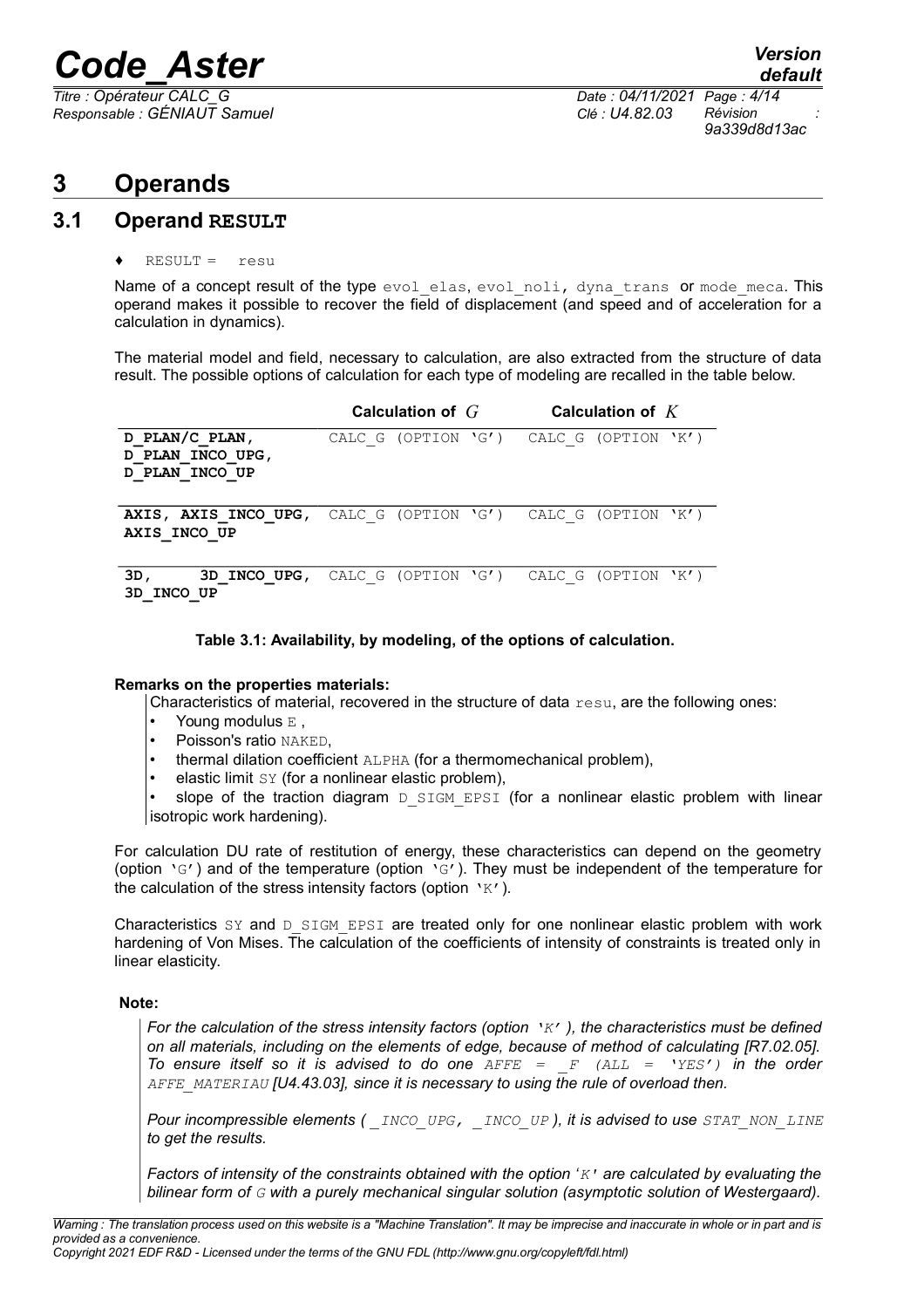*Responsable : GÉNIAUT Samuel Clé : U4.82.03 Révision :*

*default Titre : Opérateur CALC\_G Date : 04/11/2021 Page : 5/14 9a339d8d13ac*

> *If a thermomechanical problem is solved, one then does not take counts the singularity due to the thermal field of it.*

> *An indicator of the error due to this approximation can be obtained by evaluating the difference enters G and G\_IRWIN . In practice, one evaluates in any point of the bottom of crack the quantity*  ∣*G*−*Girwin*∣ ∣*G*∣  *, and one makes of it then the arithmetic mean. If this average exceeds 50 %, it is estimated whereas one leaves the perimeter of validity of the approach. This checking is with the load of the user.*

### **Problem of bi--material:**

**1er case** : There is a bi--material but the point of crack is in only one material, cf Appears 3.1-a. If one is assured that the crown, definite enters the rays inferior R\_INF and superior R\_SUP, has like support of the elements of same material, calculation is possible whatever the selected option. If not only L'option 'G' is possible.

| matériau 1<br>$E_1, V_1, \alpha_1$ |  |
|------------------------------------|--|
| matériau 2<br>$E_2, V_2, \alpha_2$ |  |

**Figure 3.1-a: Bi--material: 1er case**

**2Nd case** : There is a bi--material where the point of crack is with the interface, cf Appears 3.1-b. To date, only L'option of calculation of the rate of refund of energy (option 'G') is available. The calculation of coefficients of intensity of constraints is not possible in this case.



**Figure 3.1-b: Bi--material: 2 Nd case**

### **3.2 Operands**

**TOUT\_ORDRE/NUME\_ORDRE/LIST\_ORDRE/INST/LIST\_INST/TOUT\_M ODE/NUME\_MODE/LIST\_MODE/FREQ/LIST\_FREQ /PRECISION/CRITERION**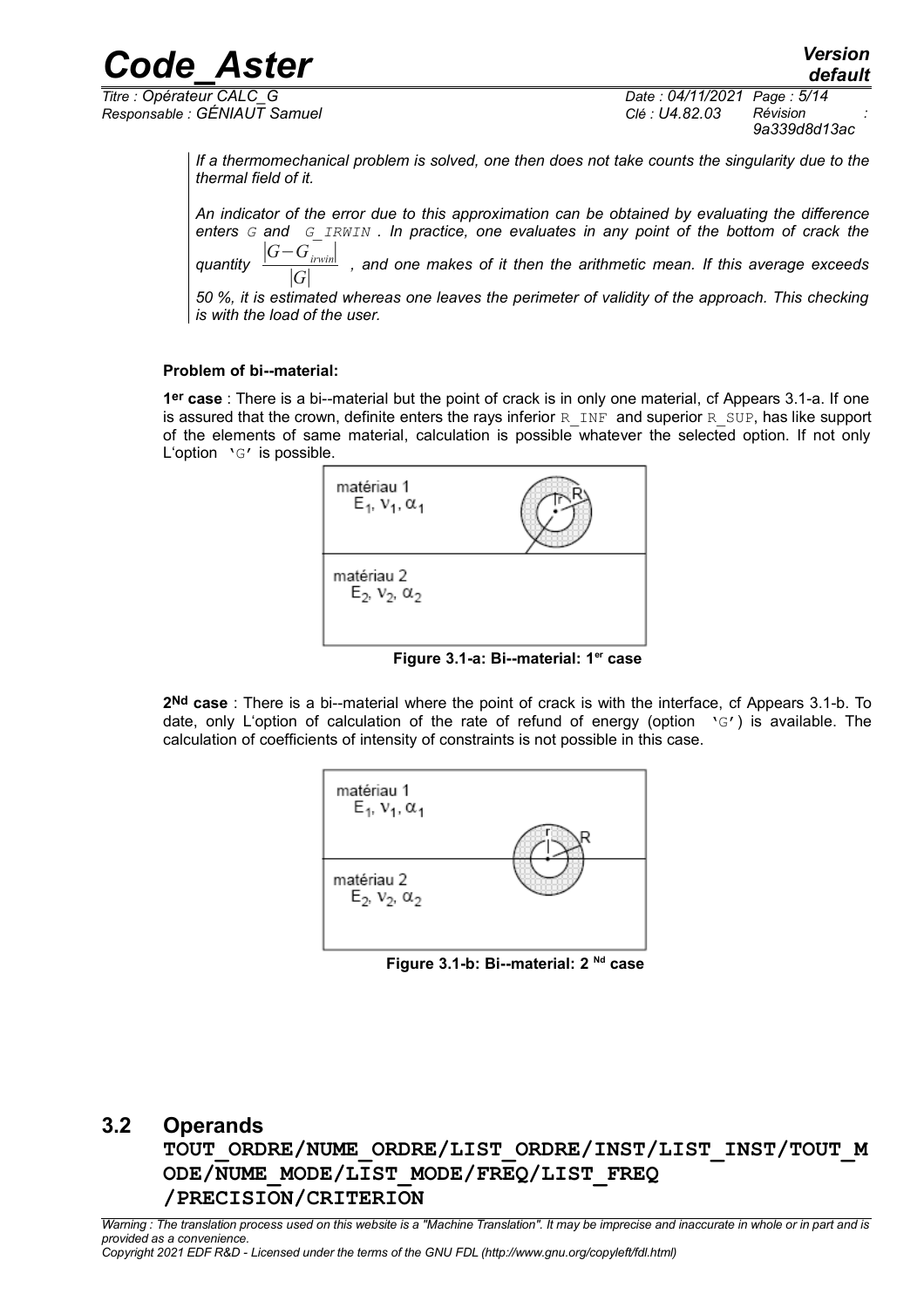*Responsable : GÉNIAUT Samuel Clé : U4.82.03 Révision :*

*9a339d8d13ac*

These operands are used with the operand RESULT.

Operands TOUT\_ORDRE, NUME\_ORDRE, LIST\_ORDRE, INST, LIST\_INST are associated with the results of the type evol elas, evol noli or dyna trans. See [U4.71.00].

Operands TOUT MODE, NUME MODE, LIST MODE, FREQ, LIST FREQ are associated with the results of the type mode meca.

### **3.3 Operand OPTION**

 $OPTION = | 'G',$  $|$  'K', | 'G\_EPSI',

### **3.3.1 OPTION = 'G' [R7.02.01] and [R7.02.03]**

It allows the calculation of the rate of refund of energy *G* by the method theta in 2D or local 3D for a linear thermoelastic problem or not linear.

For this calculation, and the displacement stress fields of the result as starter of the operator are directly used.

### **3.3.2 OPTION = 'K' [R7.02.05]**

This option calculates **in 2D and 3D** coefficients of intensity of constraints  $|K_1|$  ,  $|K_2|$  and  $|K_3|$  in linear thermoelasticity planes by the method of the singular fields (use of the bilinear form of *G* , [R7.02.05]), as well as the size  $G_{IRWIN}$  (see section [3.9\)](#page-10-0).

### **Note:**

• *For this option, only the linear elastic designs without initial or elastic state linear with initial constraint are available.*

**LE calculation of this option is not possible that if the lips are initially stuck (** CONFIG INIT=' COLLEE' *in* DEFI\_FOND\_FISS [ U4.82.01 ] *).*

### **3.3.3 OPTION = ' G\_EPSI '**

It allows the calculation of the rate of refund of energy *G* by the method theta in 2D or local 3D for a linear thermoelastic problem or not linear when the constraints are recomputed starting from the field of displacement and the law of behavior.

This operand is found that EN elasticity (linear or not) and without initial state resulting from the keyword ETAT\_INIT (see section [3.7\)](#page-9-0).

### **Note:**

*If the laws of behavior used for mechanical calculation and postprocessing are the same ones what constitutes the normal practice - then the results with or without recalculation of the constraints are identical.*

*A usual practice to take into account plasticity however consists in doing an elastoplastic mechanical calculation, followed by a nonlinear elastic postprocessing for the calculation of G . If one remains well in the field of validity of the calculation of G (radial and monotonous loading), then results with or without recalculation of the constraints, G and G* \_ *EPSI are identical. As soon as one leaves this field of validity, the variation grows.*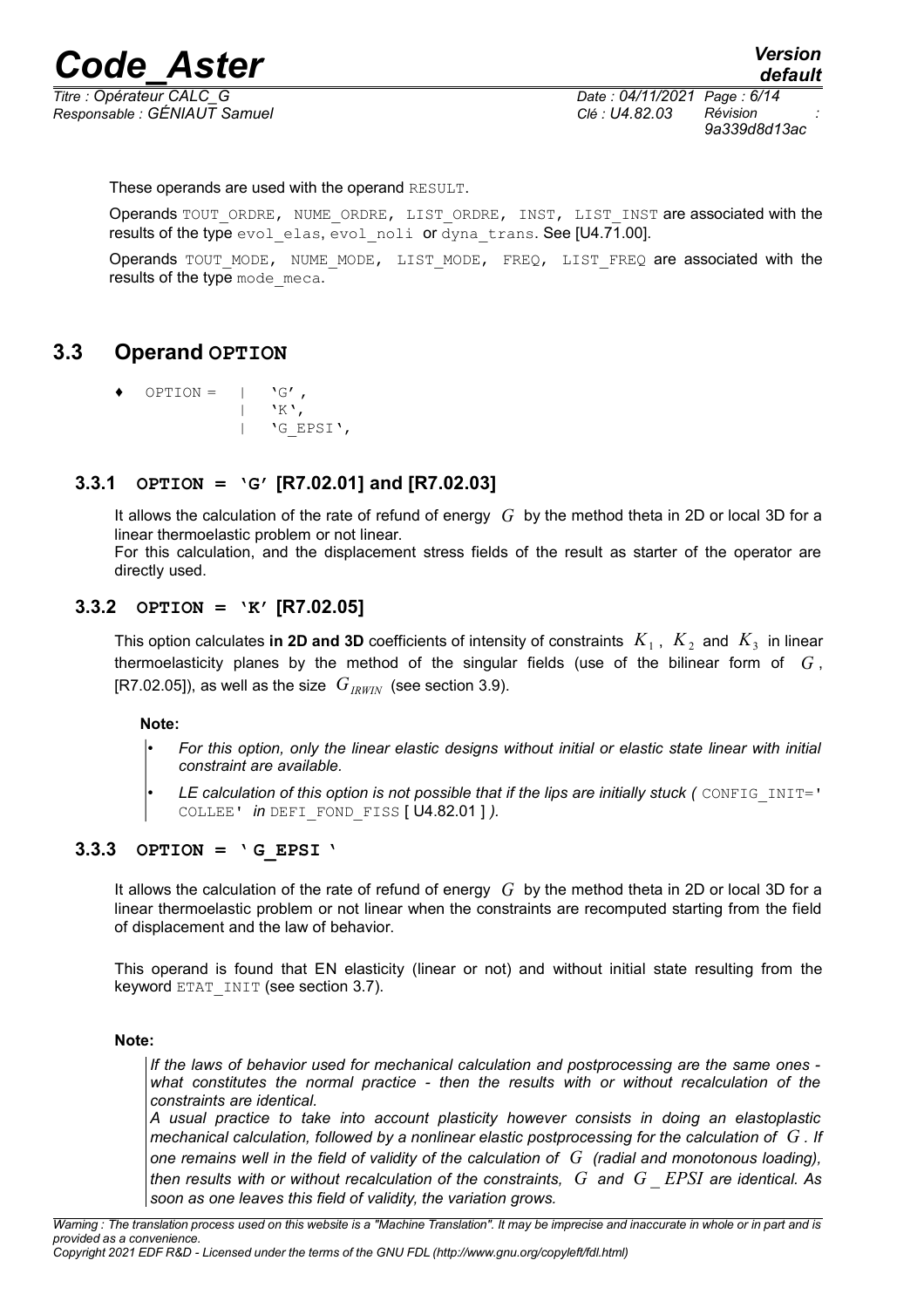

*Responsable : GÉNIAUT Samuel Clé : U4.82.03 Révision :*

*Titre : Opérateur CALC\_G Date : 04/11/2021 Page : 7/14 9a339d8d13ac*

*default*

*This option, to hold to the informed users, thus makes it possible to check a posteriori that one remains well on the design assumptions of G .*

### **3.4 Keyword T ITRE**

For the operand TITRATES, one can refer to associated documentation:

◊ TITLE = title [U4.03.01].

### **3.5 Keyword THETA**

The field theta is calculated in CALC\_G to leave keyword FISSURE.

The Councils on the choice of the crowns (in CALC\_G) :

- *To avoid using a field theta defined with a lower ray* R\_INF *no one. The fields of displacements are singular in bottom of crack and introduce results vague in post treatment of breaking process.*
- *It is advised to use the order successively* CALC\_G *with at least three fields theta of different crowns to make sure of the stability of the results. In the event of important variation (higher than 5-10%) it is necessary to wonder about the good taking into account of all modeling.*
- *For the option K into 2D-axisymmetric, the ruffleyon of the crowns must be small in front of the ray of the bottom of crack to have the best possible precision. It is interdict to have crowns of ray larger than the ray of the bottom of crack.*

### **3.5.1 Operands CRACK**

/  $CRACK = FF$ ,

This operand makes it possible to define to it (or them) fields theta.

FF is the bottom of crack defined by the order DEFI\_FOND\_FISS [U4.82.01] for a bottom of crack open or closed (funds double interdicts in CALC\_G).

### **3.5.2 Operand CHAM\_THETA**

◊ CHAM\_THETA = /CO ('cham\_theta') [evol\_noli]

Concept of the type evol noli who contains the field theta calculated in the operator (see the reference material [R7.02.01] to know how is calculated of field). This concept contains one cham no (fields with the nodes) in 2D and in 3D

### **3.5.3 Operands R\_INF, R\_INF\_FO, R\_SUP, R\_SUP\_FO**

These operands make it possible to calculate the field theta when this one was not beforehand given. They correspond respectively the rays inferior and to superior of the crowns (scalar or function, in 3D, of the curvilinear X-coordinate).

The two rays can be introduced either by constant actual values which are arguments of the simple keywords  $\overline{R}$  INF and  $\overline{R}$  SUP ; maybe by functions of the curvilinear X-coordinate on the bottom of crack directed, which are arguments of the simple keywords  $R$  INF FO and R SUP FO.

Some advices are given below. Lorsque the rays are not function of the curvilinear X-coordinate, the operands R\_INF and R\_SUP are optional. If they are not indicated, they are automatically calculated starting from the maximum H sizes of meshs connected to the nodes of the bottom of crack. These sizes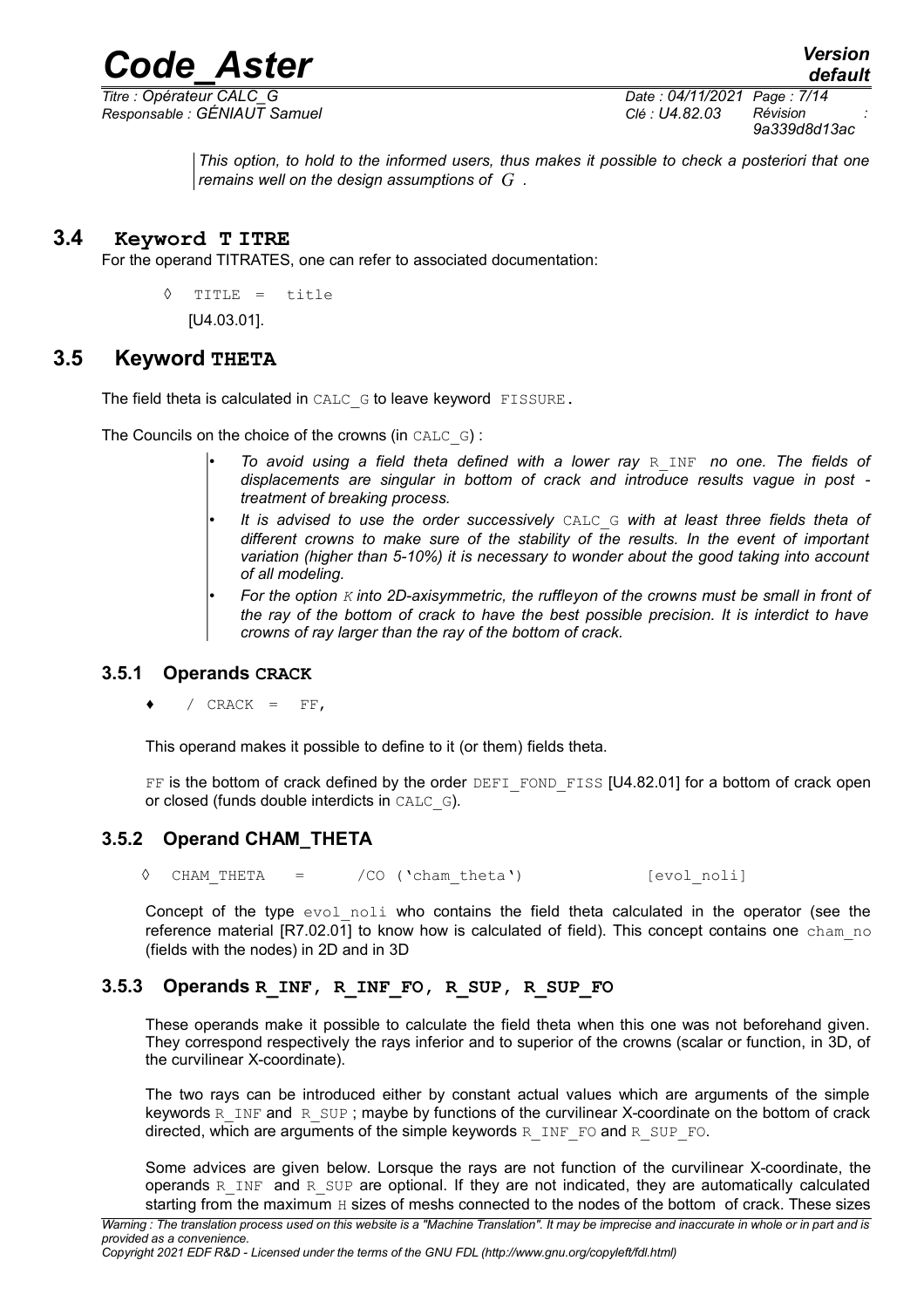*Responsable : GÉNIAUT Samuel Clé : U4.82.03 Révision :*

*Titre : Opérateur CALC\_G Date : 04/11/2021 Page : 8/14 9a339d8d13ac*

*default*

of meshs in each node of the bottom are calculated in the order DEFI\_FOND\_FISS. It was selected to pose R\_SUP =  $4:00$  and R\_INF = 2:00. If one chooses the value automatically calculated for R\_SUP and  $R$  INF, it is advisable however to make sure that these values (displayed in the file .mess) are coherent with dimensions of the structure.

In the case of a defect initially opened and whose bottom is not plan, it is at present not possible to calculate the rate of refund of energy.

### **3.5.4 Operand DISCRETIZATION**

The scope of application of this keyword is limited to the case 3D.

### **3.5.4.1 Operand DISCRETIZATION = LINEAR**

The trace of the field theta on the bottom of crack is discretized according to the functions of form associated with the discretization with the bottom with crack ('LAGRANGE') [R7.02.01].

 It is possible to reduce the number of nodes of the bottom used for a 'LINEAR' discretization with the following keyword:

◊ NB\_POINT\_FOND = nbnofo,

Prear defect, calculation is done on all the nodes of the bottom of crack for a crack with a grid. SI the grid is free, the number of nodes in bottom of crack can be important, which leads to very long computing times, but also with strong oscillations which do not allow a correct postprocessing on the parameters  $G(s)$  or  $K(s)$  calculated for one E discretization 'LINEAR'.

The operand NB\_POINT\_FOND allows to fix a priori the number of points of postprocessing, in order to improve the regularity of the results. *nbnofo* points are équi-distribute along the bottom of crack.

### **3.5.4.2 Operand DISCRETIZATION = LEGENDRE**

The trace of the field theta on the bottom of crack is discretized according to the base of *N* first polynomials of Legendre ('LEGENDRE'), [R7.02.01].

user can choose the number of polynomial which it wishes to make his calculation with the following keyword:

 $\Diamond$  DEGREE = N

 $n_i$  is the maximum degree of the polynomials of Legendre used for the decomposition of the field  $\theta$ in bottom of crack.

By default *n* is assigned to 5. The value of *n* must be ranging between 0 and 7.

### **3.5.4.3 The Council on the discretization**

- *it is difficult to give a preference to one or the other method of smoothing. In theory both give equivalent digital results. Nevertheless the smoothing of the type 'LINEAR' is little more expensive in time CPU than the smoothing of the type 'LEGENDRE' ;*
- *the smoothing of the type 'LEGENDRE' is sensitive to the maximum degree of the selected polynomials. The maximum degree must be defined according to the number of nodes in bottom of crack NO . If n is too large in comparison with NNO the results are poor [U2.05.01 §2.4];*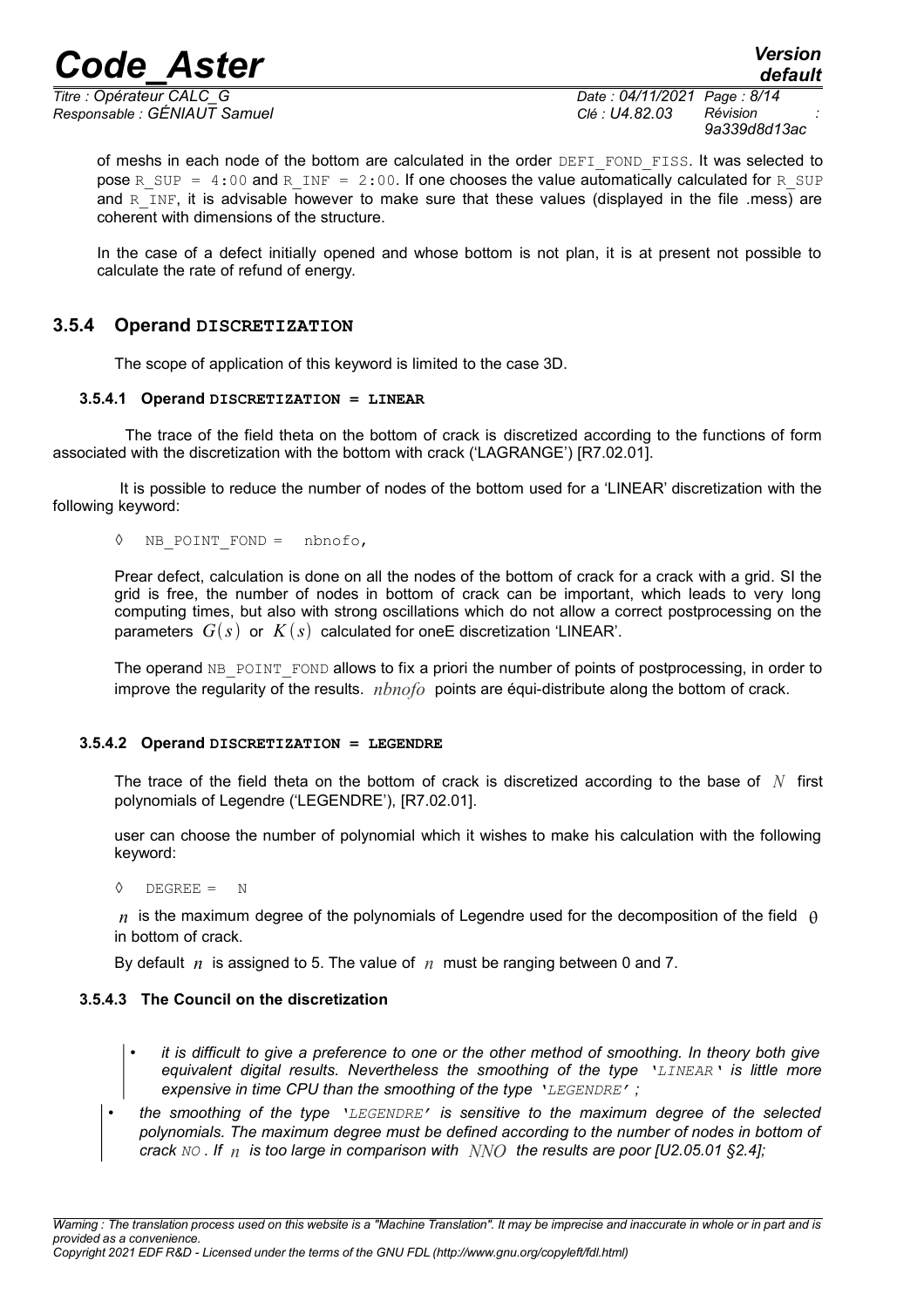*Responsable : GÉNIAUT Samuel Clé : U4.82.03 Révision :*

*default Titre : Opérateur CALC\_G Date : 04/11/2021 Page : 9/14 9a339d8d13ac*

- *oscillations can appear with the smoothing of the type 'LINEAR', in particular if the grid comprises quadratic elements. If the grid is radiant in bottom of crack (crack with a grid), it is then recommended to define crowns R\_INF and R\_SUP coinciding with the borders of the elements.*
- *for the cracks with a grid, when a smoothing of the type is used 'LINEAR' it is recommended to use the operand NB\_POINT\_FOND to guarantee an equal distribution of the points of calculations in bottom of crack. The choice of a report of about 5 between the total number of points in bottom of crack (to be sought in the information printed in the file message by the order DEFI\_FOND\_FISS*) *and the number of points of calculation seems suitable to limit the oscillations;*
- *the use of at least two types of smoothing with several crowns of integration and the comparison of the results are essential in order to check the validity of the model.*

### **3.6 Keyword EXCIT and operands CHARGE/FONC\_MULT**

<span id="page-8-0"></span> $\Diamond$  EXCIT = F (  $\blacklozenge$  LOAD = load ◊ FONC\_MULT = fmult)

The keyword EXCIT allows to recover a list of loadings load, resulting from the orders AFFE\_CHAR\_MECA or AFFE\_CHAR\_MECA\_F [U4.44.01], and possible multiplying coefficients associated fmult.

SI the keyword EXCIT is absent from order, the loading taken into account is that extracted from resu. If the loading is provided via EXCIT, then it is this loading which will be used in CALC G. If the loading provided in EXCIT is different from that present in  $resu$  (coherence of the name and amongst loads, of the couples load-function), an alarm is emitted and calculation continues with the loadings indicated by the user.

However, S I the result is of type dyna trans or mode meca, it is possible to recover a list of loading S since resu . The taking into account of these loadings in the calculation of G thus requires the keyword EXCIT.

The loadings currently supported by various modelings and being able to have a direction in breaking process are the following ones:

- Voluminal effort: ROTATION, FORCE INTERNE, GRAVITY.
- Surface effort on the lips of the crack: FORCE\_CONTOUR (2D), FORCE\_FACE (3D), PRES\_REP.
- Thermal dilation: the temperature is transmitted via AFFE\_MATERIAU/AFFE\_VARC
- Initial deformation: this deformation is transm is E via the variable of order EPSA (unelastic deformation) in AFFE\_MATERIAU/AFFE\_VARC
- Predeformation: PRE\_EPSI (only in case of one crack with a grid, for the option G\_EPSI. Apart from this particular configuration, the application of one loading PRE EPSI conduit with false results)

In the event of thermomechanical problem, the temperature is transmitted via the properties materials ( AFFE MATERIAU/AFFE VARC/EVOL). Thermal dilation thus is automatically taken in account in calculation with CALC\_G. It is the same if an initial deformation is transmitted via the variable of order EPSA.

### **Note:**

*The loadings not supported by an option are been unaware of. To date, the following loadings being able to have a direction in breaking process are not treated:*

- *FORCE\_NODALE*
- *FORCE\_ARETE*

• *DDL\_IMPO on the lips of the crack*

• *FACE\_IMPO*

*Copyright 2021 EDF R&D - Licensed under the terms of the GNU FDL (http://www.gnu.org/copyleft/fdl.html)*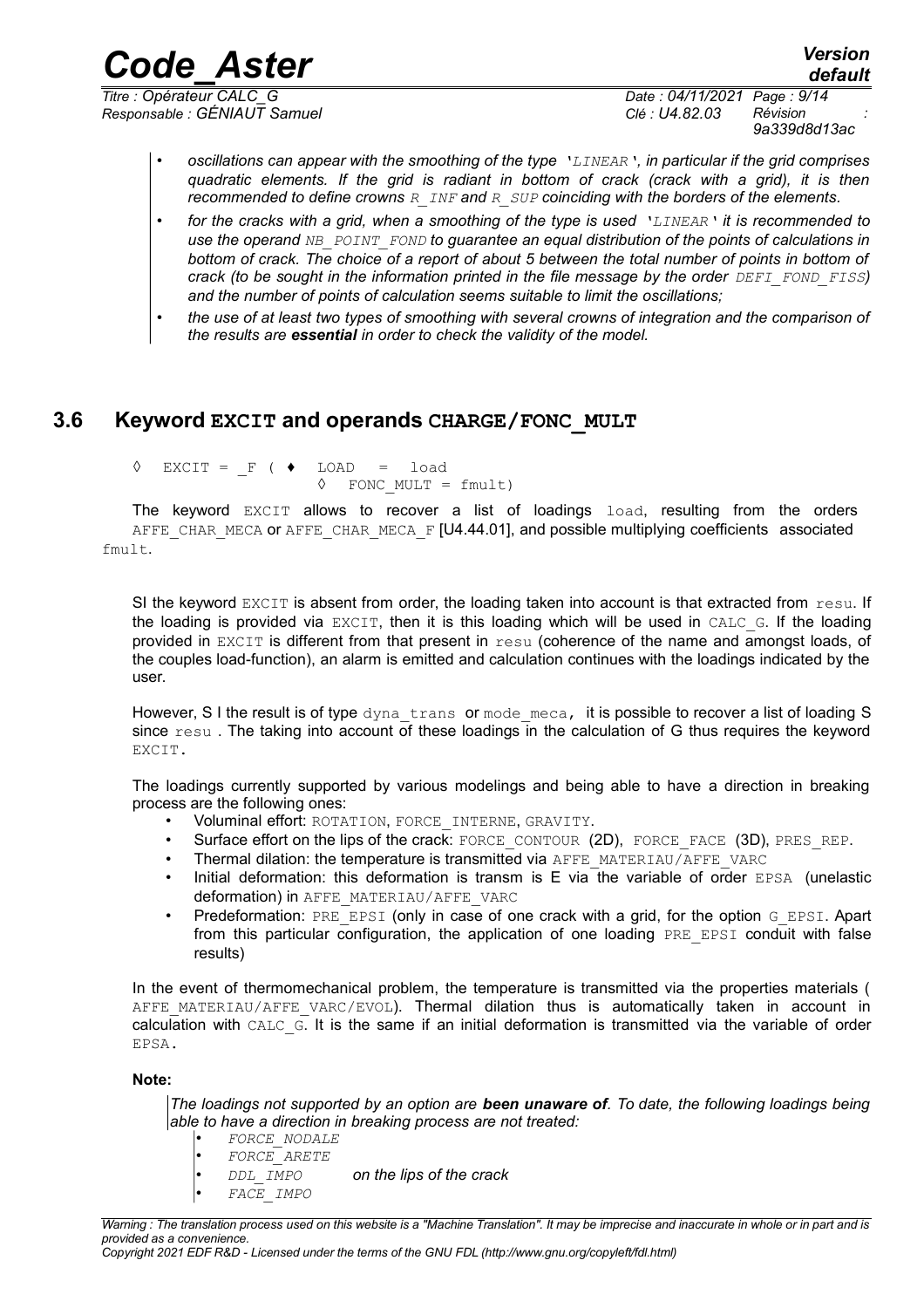*Responsable : GÉNIAUT Samuel Clé : U4.82.03 Révision :*

*Titre : Opérateur CALC\_G Date : 04/11/2021 Page : 10/14 9a339d8d13ac*

• *PRE\_EPSI EN outside of the only case treated "crack with a grid and option G\_EPSI "*

It is important to note that the only loadings taken into account in a calculation of breaking process with the method  $\theta$  are those supported by the elements inside the crown, where the field of vectors theta is nonnull (enters R\_INF and R\_SUP [R7.02.01 §3.3]). **Only types of load likely to influence the calculation of** *G* **are thus the voluminal loadings (gravity, rotation), a nonuniform field of temperature or efforts applied to the lips of the crack.**

### **Caution:**

- *If several loadings of comparable nature (for example voluminal force) appear in calculation, they are combined between them for postprocessing. The weather is however not possible to date to be this combination so loadings of the type FORMULA* are present *: calculation finishes then in error.*
- *One observes also a rule of exclusion at the time of the simultaneous presence of a field of predeformations (via* 'PRE\_EPSI' *) and of an initial stress field.*
- *One observes also a rule of exclusion at the time of the simultaneous presence of a field of deformations initial (via* 'EPSA' *) and of an initial stress field.*
- *One observes also a rule of exclusion at the time of the simultaneous presence of a field of predeformations (via* 'PRE\_EPSI' *) and of a field of deformations initial (via 'EPSA' ).*
- *It is not possible to date to associate a load defined from one FORMULA and a multiplying coefficient (* FONC\_MULT *). In this case, calculation finishes in error.*
- *The loads kinematics (*AFFE\_CHAR\_CINE *and* AFFE\_CHAR\_CINE\_F*), cannot be taken into account in calculation.*
- *For the option* K*, if a loading is imposed on the lips of the crack (*PRES\_REP *or* FORCE\_CONTOUR*), then it is necessary obligatorily to correctly direct the meshs of those (while using* ORIE\_PEAU\_2D *or* ORIE\_PEAU\_3D *) prior to calculation of K.*
- *It is noted that the calculation of* CALC\_G *is available only for the results of calculations thermo - mechanical in HP (keyword DEFORMATION = 'SMALL') .*

### **3.7 Operand ETAT\_INIT**

<span id="page-9-0"></span> $\Diamond$  ETAT INIT= F (SIGM = siefelga)

In the case of a relation of elastic behavior incremental, it is possible to define a state of initial stresses not no one.

The use of this keyword requires as a preliminary the definition of an initial state in the operator STAT\_NON\_LINE at the time of the resolution of calculation post-to be treated by CALC\_G.

STAT\_NON\_LINE this definition in two manners allows (see u4.51.03):

with an initial state of standard result, well informed under the keyword EVOL NOLI keyword factor ETAT INIT

with an initial state of fields type, well informed under the keywords SIGM/DEPL/VARI/STRX/COHE keyword factor ETAT\_INIT

With this day, the post treatment with CALC G calculations using the keywords EVOL NOLI/DEPL/VARI/STRX/COHE is not possible. Only the post treatment with CALC G calculations using the keywords SIGM is possible.

The initial stress field provided can be of type SIEF ELGA, SIEF ELNO or SIEF NOEU in a modeling FEM.

In all the cases, this initial stress field must be **auto--balanced**, in absence of crack, with the only boundary conditions. The user must check that its initial stress field is licit by applying it in the keyword ETAT INIT of the operator STAT\_NON\_LINE, with a linear elastic behavior (RELATION = 'ELAS'), with the only boundary conditions; the mechanical result must be the same stress field without additional deformations (see [Figure 3.1\)](#page-10-1).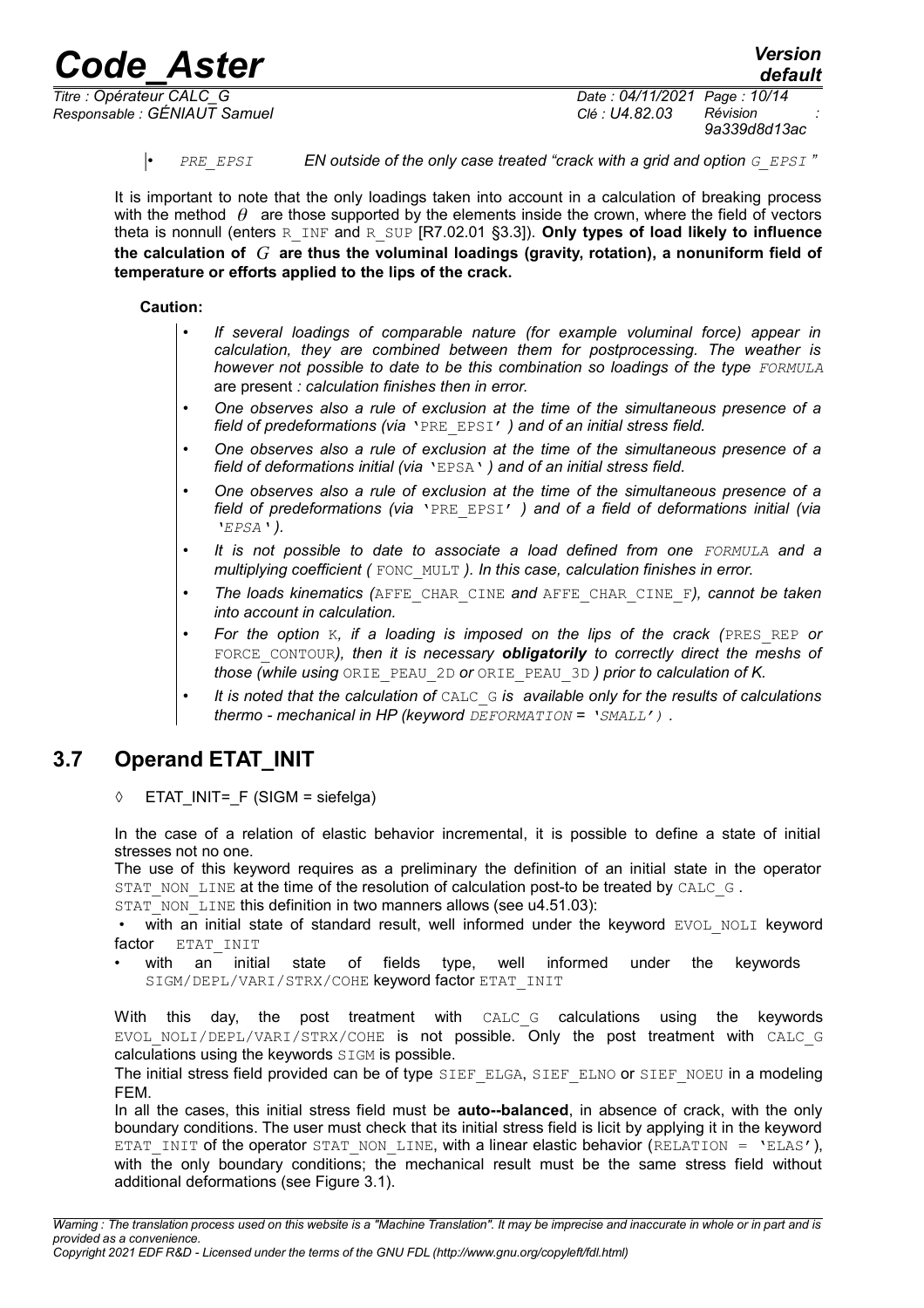*Code\_Aster Version default Titre : Opérateur CALC\_G Date : 04/11/2021 Page : 11/14 Responsable : GÉNIAUT Samuel Clé : U4.82.03 Révision : 9a339d8d13ac*  $\sigma_0 \neq 0$  $\sigma_0 \neq 0$ **STAT NON LINE**  $\varepsilon_0 = 0$  $s_0 = 0$ 

**Figure 3.1 : Checking of the validity of the initial stress field.**

 $\Omega_0$ 

The initial state of the structure can also be represented through a field of predeformation (*via* the keyword PRE\_EPSI of the operator AFFE\_CHAR\_MECA). In this case, it is about a load included in the structure of data result (see section [3.6\)](#page-8-0) and keywords  $ETATINT$   $OPT$  does not have to be filled.

Taking into account the difficulty of validation of the established formulation, it is not currently licit to cumulate a predeformation (via the keyword PRE EPSI of the operator AFFE CHAR MECA) and an initial constraint or an initial deformation (via the variable of order EPSA of AFFE MATERIAU/AFFE VARC) and an initial constraint.

### **3.8 Operand INFORMATION**

◊ INFORMATION = /1, [DEFECT]  $/2$ ,

<span id="page-10-1"></span> $\Omega_0$ 

Level of messages in the file 'MESSAGE'.

### **3.9 Produced table**

<span id="page-10-0"></span>The order CALC G generate a concept of the type table.

This table is defined as follows for the options  $G$  and  $K$ :

| In all the cases |      |             | In 2D local<br>In local 3D |           | In all the cases |           |                   |                                                                     |                 |             |
|------------------|------|-------------|----------------------------|-----------|------------------|-----------|-------------------|---------------------------------------------------------------------|-----------------|-------------|
| FOND<br>NUME     | INST | <b>NODE</b> | NUM<br>–<br>חס<br>- -      | COOR<br>– | COOR             | COOR<br>– | CURV<br>ABSC<br>_ | CURV<br>$\wedge$ $\mathbb{R}$ $\subset$ $\cap$<br>ABSU<br>NORM<br>_ | <b>BEHAVIOR</b> | TEMPERATURE |

**Table 3.9-1: Table obtained with CALC\_G (1)**

| <b>CALC_G OPTION G</b> |            | <b>CALC G OPTION K</b> | CALC K G in local 3D |                 |
|------------------------|------------|------------------------|----------------------|-----------------|
|                        | TZ.<br>N T | T<br>ᡗ                 | 'RWIN                | $\overline{11}$ |

### **Table 3.9-2: Table obtained with CALC\_G (2)**

 $G_{IRWIN}$ , is the rate of refund of energy obtained starting from the factors of intensity of the constraints  $K_{1}^{\parallel}$  and  $\overline{K}_{2}^{\parallel}$  (and  $\overline{K}_{3}$  ) with the following formulas:

$$
G_{IRWIN} = \frac{1}{E} (K_I^2 + K_{II}^2)
$$
 in plane constraints  

$$
G_{IRWIN} = \frac{(1 - v^2)}{E} (K_I^2 + K_{II}^2)
$$
 in deformations plane and axisymmetric

*Copyright 2021 EDF R&D - Licensed under the terms of the GNU FDL (http://www.gnu.org/copyleft/fdl.html)*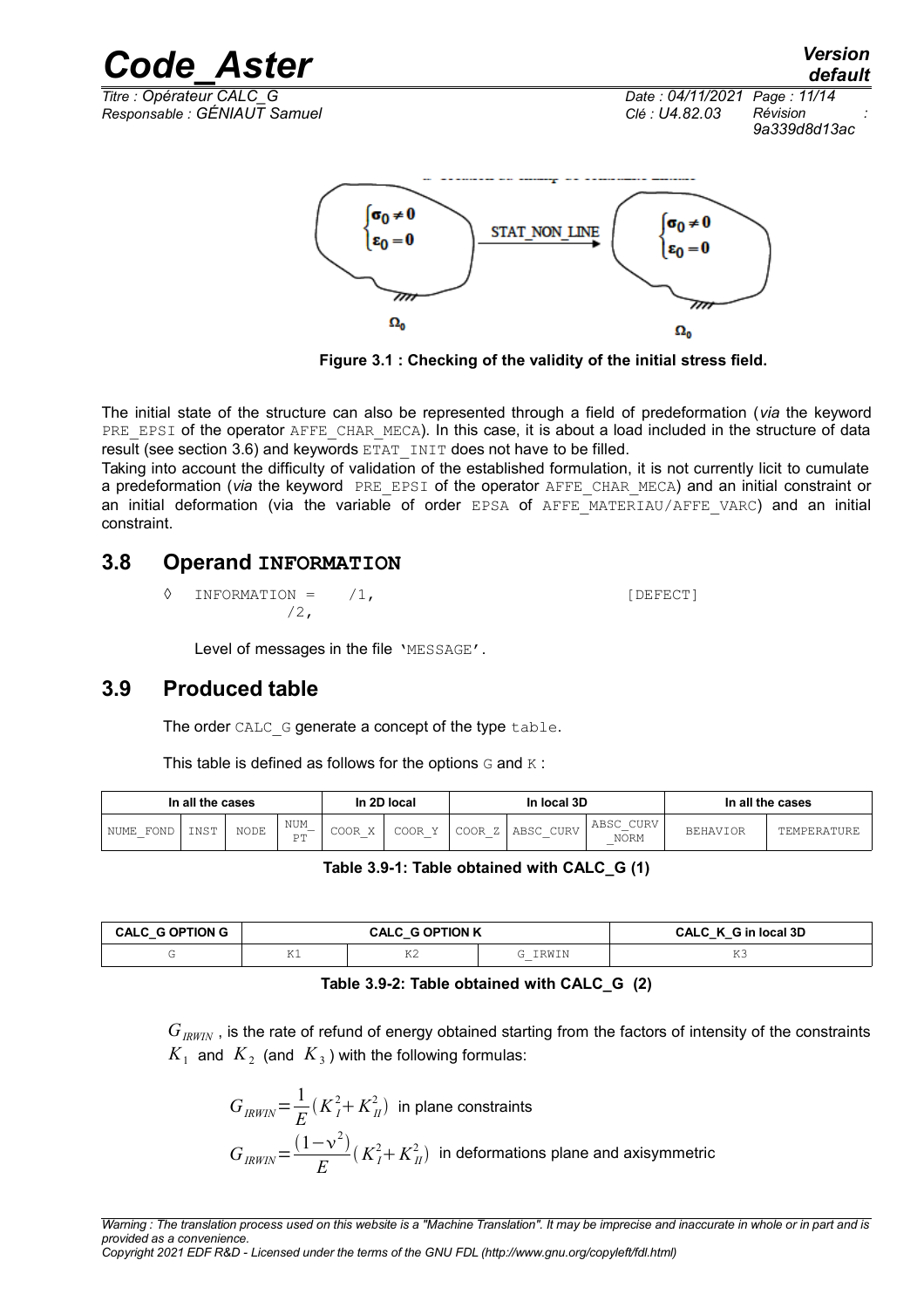*Titre : Opérateur CALC\_G Date : 04/11/2021 Page : 12/14 Responsable : GÉNIAUT Samuel Clé : U4.82.03 Révision : 9a339d8d13ac*

*default*

$$
G_{IRWIN} = \frac{(1 - v^2)}{E} (K_I^2 + K_{II}^2) + \frac{K_{III}^2}{2 \mu}
$$
 in 3D

with  $E$  Young modulus and  $\sqrt{ }$  Poisson's ratio and  $\mu =\frac{E}{2(1+)}$  $\frac{2}{2(1+v)}$ . The comparison enters *G* and

*GIRWIN* allows to make sure of the coherence of the results: a too important variation must result in checking the parameters of calculation (refinement of the grid, choice of the crowns for theta, smoothing in 3D…).

The order IMPR\_TABLE [U4.91.03] allows to print the results with the desired format.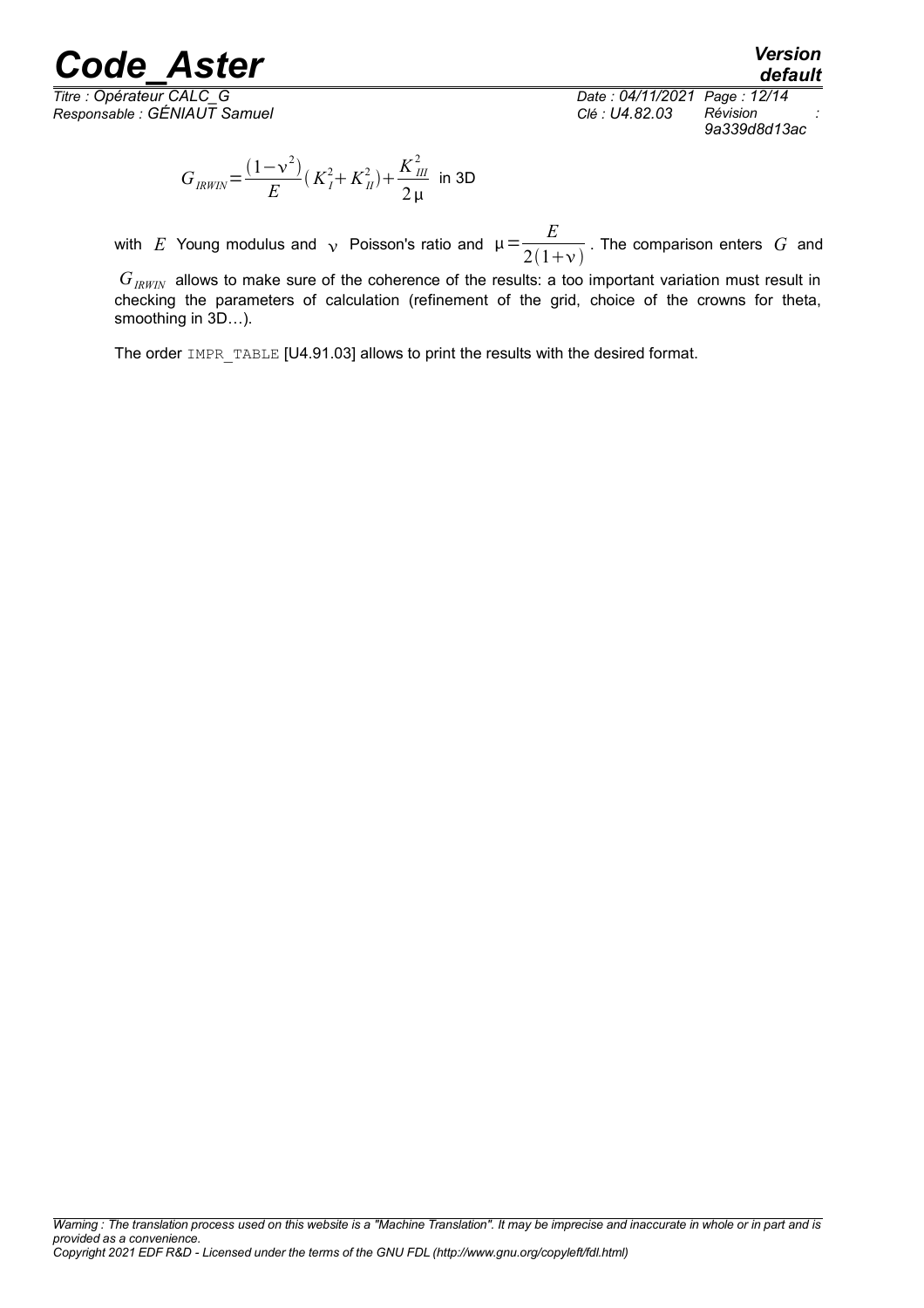*Titre : Opérateur CALC\_G Date : 04/11/2021 Page : 13/14*

*default Responsable : GÉNIAUT Samuel Clé : U4.82.03 Révision : 9a339d8d13ac*

## **4 Standardisation of the rate of refund G**

### **4.1 2D plane constraints and plane deformations**

In dimension 2 (plane constraints and plane deformations), the bottom of crack is tiny room to a point and the value  $G(\theta)$  exit of the order CALC G is independent of the choice of the field  $\theta$ :

 $G = G(\theta)$   $\forall \theta \in \Theta$ 

### **4.2 Symmetry of the model**

If one models only half of the solid compared to the crack:

- that is to say to specify the keyword  $\text{SYME} = \text{YES}$  in the orders concerned;
- that is to say not to forget to multiply by 2, values of the rate of refund of energy  $G$  or  $G(s)$
- and by 4 those of  $G_{I<sub>1</sub>win}$ . Moreover values of the factors of intensity of the constraints corresponding to the mode of symmetry must also be multiplied by 2.